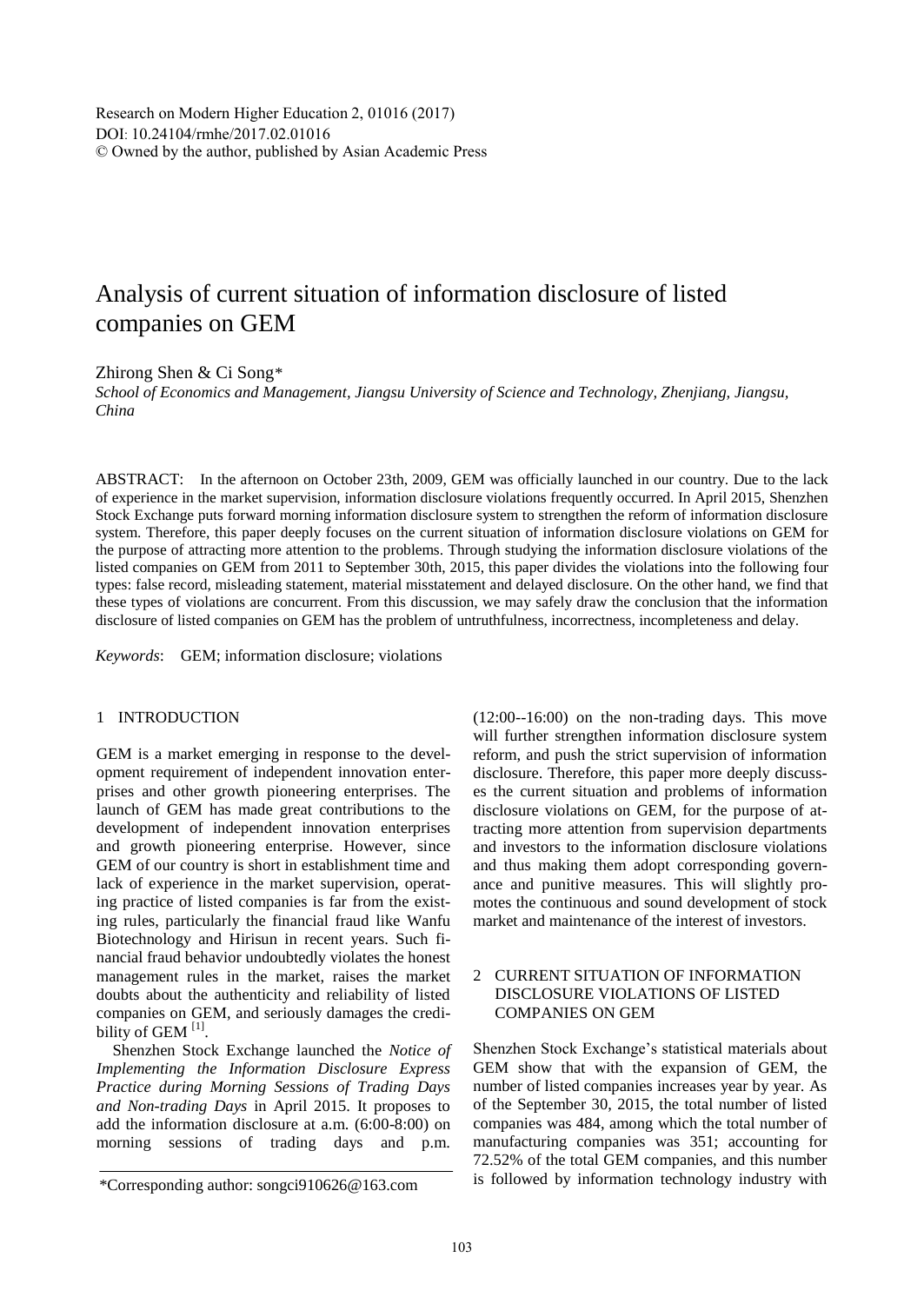81 companies, accounting for 16.74% of the total GEM companies. Meanwhile, the aggregate market value and circulation market value also increase remarkably. As of the September 30, 2015, aggregate market value of GEM was 3762.2 billion yuan, and circulation market value was 2259.9 billion yuan, respectively 22.37 and 74.58 times of those at the end of 2009. It can be seen that the development speed and potential of GEM are great, thus the damage caused by information disclosure violations to the market and investors cannot be ignored.

As to the basic principle for the information disclosure, Article 63 of Security Law stipulates: "the information disclosed by issuer or listed companies must be true, correct and complete, which shall not have false record, misleading statement or material misstatement." As the listed companies on GEM were launched until October 2009, the discovery of information disclosure violations needs a certain time. In order to guarantee the authenticity and comparability of sample data, the period selected for the study is the period between 2011 and September 30, 2015 when this paper analyzes the information disclosure violations of listed companies on GEM, and the data is sorted out from the CSMAR.

## 2.1 *Overall situation of the information disclosure violations*

During the study, for the company with a single violation, the violation year is set as the year when it is punished; for the company with violations in continuous 2 years (or 2 times), the violation year is set as the first year (or the year for the first violation) when it is punished. As some companies are repeatedly punished due to several violations in the same year, the number of the sample companies is less than the times of punishment. The distribution of years with violation sample is shown in Table 1.

As it can be seen from Table 1, the number of

companies with information disclosure violations (repetition) was 116 during the study, accounting for 65.91% of the total number of companies with violations (repetition),indicating that information disclosure violation problem still majors in the company violations. During the initial launch of GEM between 2010-2011, information disclosure violations were small in number with less than 10 companies; then between 2012-2013, the number of companies with violations and punishment frequency increased substantially, which involved over 30 companies, accounting for about 10% of total number of companies of the year, and the punishment frequency also reached to 34 times; with the gradually strengthened supervision by Shenzhen Stock Exchange and the deep standardization construction, the violations of listed companies on GEM dropped greatly in the past 2014, which involved 11 companies, accounting for 2.71% of the total number of the companies. This indicates that the control of information disclosure violations has achieved initial success, but we cannot slack off in the improvement of information disclosure system, and cannot realize the achievements without the close cooperation of supervision departments.

## 2.2 *Main types of illegal information disclosure*

According to the related provisions on stock listing rules of GEM, behaviors that a listed company violates related laws and regulations during information disclosure and discloses false information or conceals, omits or delays the disclosure of major matters are identified as illegal information disclosure, which specifically include the following four types: false record, misleading statement, major omission or delayed disclosure. False record means to make records on the information disclosure files which disagree with the truth, namely matters that have not occurred objectively are fabricated in or the matters have occurred are removed from the information disclosure

| Table 1. Annual distribution of information disclosure violation samples |  |  |  |  |  |  |
|--------------------------------------------------------------------------|--|--|--|--|--|--|
|--------------------------------------------------------------------------|--|--|--|--|--|--|

| Year                                                                                                                                                |          | 2011 | 2012 | 2013  | 2014 | 2015 | Total |
|-----------------------------------------------------------------------------------------------------------------------------------------------------|----------|------|------|-------|------|------|-------|
| Number of companies with violations (repetition)                                                                                                    |          | 10   | 41   | 60    | 29   | 36   | 176   |
| Number of companies with information<br>disclosure violations (repetition)                                                                          |          |      | 33   | 40    | 18   | 18   | 116   |
| Punishment frequency (repetition)                                                                                                                   |          |      | 34   | 50    | 22   | 20   | 133   |
| Number of samples studied (without repetition)                                                                                                      | $\Omega$ |      | 32   | 36    | 11   |      | 97    |
| Total number of listed companies                                                                                                                    | 281      | 281  | 355  | 355   | 406  | 484  |       |
| Proportion of samples studies (%)<br>그 사람들은 그 사람들은 그 사람들은 그 사람들을 지르며 그 사람들을 지르며 그 사람들을 지르며 그 사람들을 지르며 그 사람들을 지르며 그 사람들을 지르며 그 사람들을 지르며 그 사람들을 지르며 그 |          | 2.49 | 9.01 | 10.14 | 2.71 | 2.27 |       |

Note: As of the September  $30<sup>th</sup>$ ,2015

| Table 2. 2011~2015 type distribution of illegal information disclosure |  |  |  |
|------------------------------------------------------------------------|--|--|--|
|------------------------------------------------------------------------|--|--|--|

|                      | Annual occurrence frequency of illegal type |      |      | Total |              | Accumulated |                   |                   |
|----------------------|---------------------------------------------|------|------|-------|--------------|-------------|-------------------|-------------------|
| Illegal type         | 2011                                        | 2012 | 2013 | 2014  | 2015         |             | Percentage $(\%)$ | percentage $(\%)$ |
| False record         |                                             | 13   | 19   | 13    |              | 57          | 32.57             | 32.57             |
| Misleading statement |                                             | 10   | 24   |       | $\mathbf{a}$ | 52          | 29.71             | 62.28             |
| Maior omission       |                                             | 13   | 13   |       |              | 40          | 22.86             | 85.14             |
| Delayed disclosure   |                                             |      |      |       | $\mathbf{a}$ | 26          | 14.86             | 100               |
| Total                | 13                                          | 41   | 65   | 32    | 24           | 175         | 100               | 100               |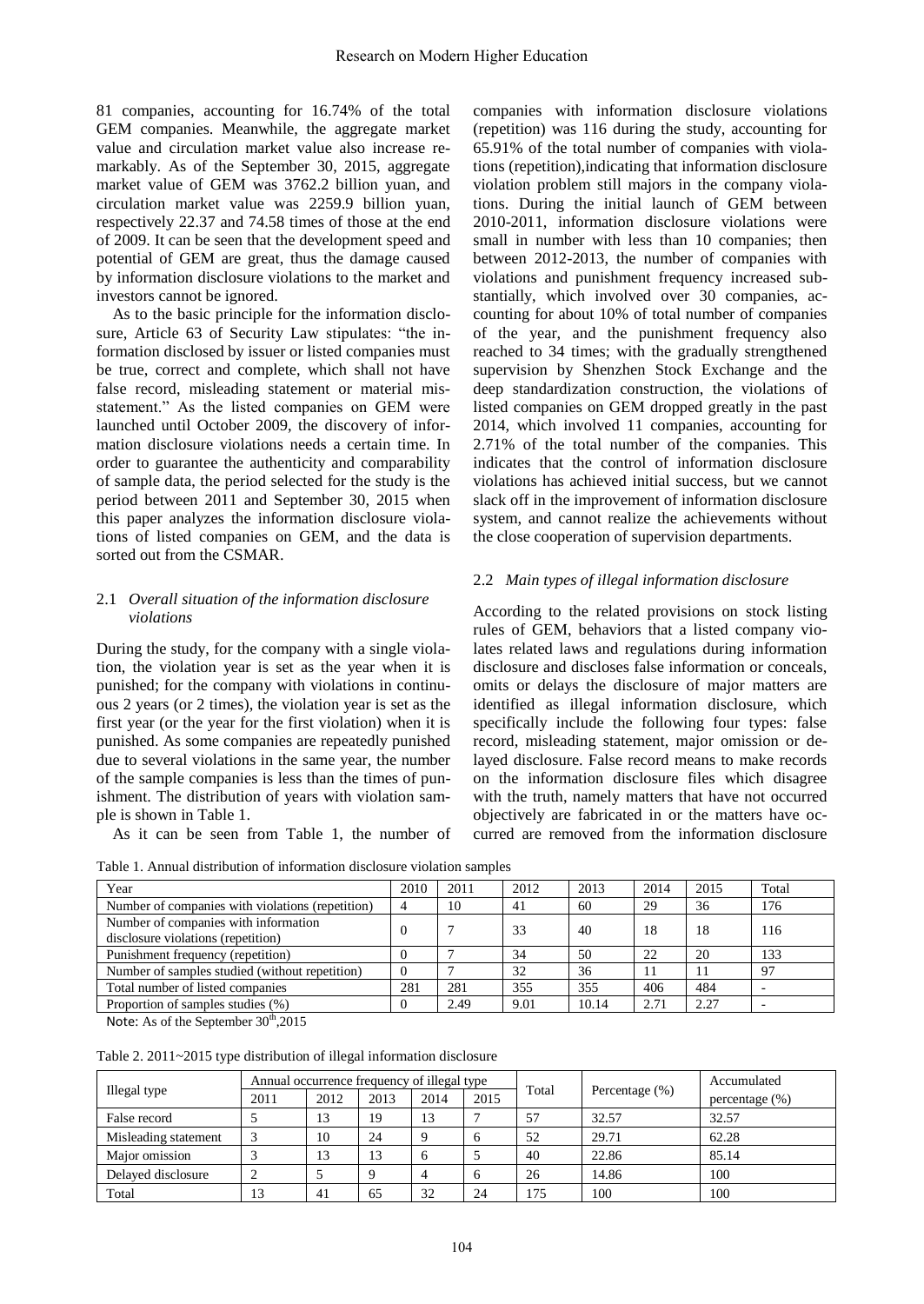files, which, if further divided, can be divided into fictitious profit, fictitious asset and false narration; misleading statement means that though the record of a matter in the information disclosure is true, it can be easily misunderstood due to defects in the statement and investors fail to acquire clear and correct understanding; major omission means that the information disclosure files fail to record the matters that should have been recorded<sup>[2]</sup>; delayed disclosure means that a listed company fails to disclose the information within the time specified by CSRC<sup>[3]</sup>. This article separately researches on these four types, and since no company had illegal information disclosure in 2010, the research period is from 2011 to September 2015. The statistical result is as shown in Table 2.

It is worth noticing that the total number of the four types of illegal information disclosure in Table 2 was larger than the punishment times of the companies in Table 1, which was because some illegal companies violated more than one kind of specifications at the same time. It can be seen from the types of illegal information disclosure in Table 2 that, there were totally 175 times of illegal behaviors from 2011 to September 2015, among which false record was the main type, a total of 57 cases, taking 32.57% of all illegal behaviors; the second was misleading statement, a total of 52 cases, taking 29.71%; horizontally, the number of illegal behaviors during the research period was on the rise and reached its peak in 2013, a total of 56 cases, taking 37.14% of all illegal behaviors over the 5 years, however, the growth momentum was somewhat restrained during the past two years, which agreed with the above conclusion of Table 1.

According to Table 2, chi-square test was conducted on the distribution of the four illegal types of listed companies at GEM during the research period from 2011 to September 2015 by SPSS17.0 statistical software to test whether the types of illegal information disclosure of the sample companies were uniformly distributed, that is, whether the occurrence frequency of the four illegal types were equally based on the statistical significance. The result is as shown in the Table 3:

| Observed<br>number      | Observed<br>number | Expected<br>number | Residual<br>error |
|-------------------------|--------------------|--------------------|-------------------|
| False<br>record         | 57                 | 43.8               | 13.3              |
| Misleading<br>statement | 52                 | 43.8               | 8.3               |
| Major<br>omission       | 40                 | 43.8               | $-3.8$            |
| Delayed<br>disclosure   | 26                 | 43.8               | $-17.8$           |
| Total                   | 175                |                    |                   |

Table 3. Chi-square test of illegal types

Table 4. Chi-square test statistics

|              | Chi-square | df | Approximation<br>significance |
|--------------|------------|----|-------------------------------|
| Illegal type | $13.091^a$ |    | 0.004                         |

Note: (1)0 unit (0%) has an expected frequency below 5; (2) Minimum expected frequency of unit is 43.8.

The test result in Table 4 shows that, the approximation significance =  $0.004$  (P<0.05), and it can be further concluded that the types of illegal information disclosure have obvious influence on the illegal information disclosure of listed companies at GEM and their occurrence frequency vary, among which false record and misleading statement have relatively higher frequency.

### 2.3 *Concurrency characteristic of illegal information disclosure*

The means employed by the listed companies at GEM for illegal information disclosure are usually the result of the synergistic effect of two or more illegal disclosure modes, which is called the concurrency of information disclosure behavior [3]. Concurrency statistics of illegal information disclosure of sample companies from 2011 to September 2015 is as shown in Table 5:

Table 5. Concurrency statistics of illegal information disclosure

| Illegal type            | 1 type | 2 types | 3 types | 4 types |
|-------------------------|--------|---------|---------|---------|
| False<br>record         | 18     | 23      | 11      |         |
| Misleading<br>statement | 21     | 23      | 9       |         |
| Major<br>omission       | Q      | 16      | 11      |         |
| Delayed<br>disclosure   | 6      | 10      | 5       |         |
| Total                   | 54     | 72      | 36      | 16      |
| Percentage (%)          | 30.34  | 40.45   | 20.22   | 8.99    |

The meaning of each column in Table 5 is the four illegal types mentioned above and the meaning of each column is the occurrence of one illegal type or the concurrency times with several types of other three. Taking the 3rd row for example, the single occurrence of misleading statement in "1 type" column is 21 times; the concurrency with another illegal type in "2 types" column is 23 times; the concurrency with another two illegal types in "3 types" column is 9 times; by parity of reasoning, the concurrency with other three types in "4 types" column is 4 times. The meaning of total is the total concurrency times of illegal information disclosure of the sample companies during the research period and the percentage means the percentage of the types of illegal behavior in total times. Since the false record contains several forms of performance and there may be repeated occurrence of each type, the total number in Table 5 doesn't agree with the data in Table 2. As it can be seen from Table 1, 30.34% illegal information disclosure is single type, while 69.66% of which contains two or more types. The concurrency of 2 or 3 types has a relatively higher frequency, totally accounting for  $60.67\%$  (40.45% + 20.22%); And the concurrency of 4 types is in rela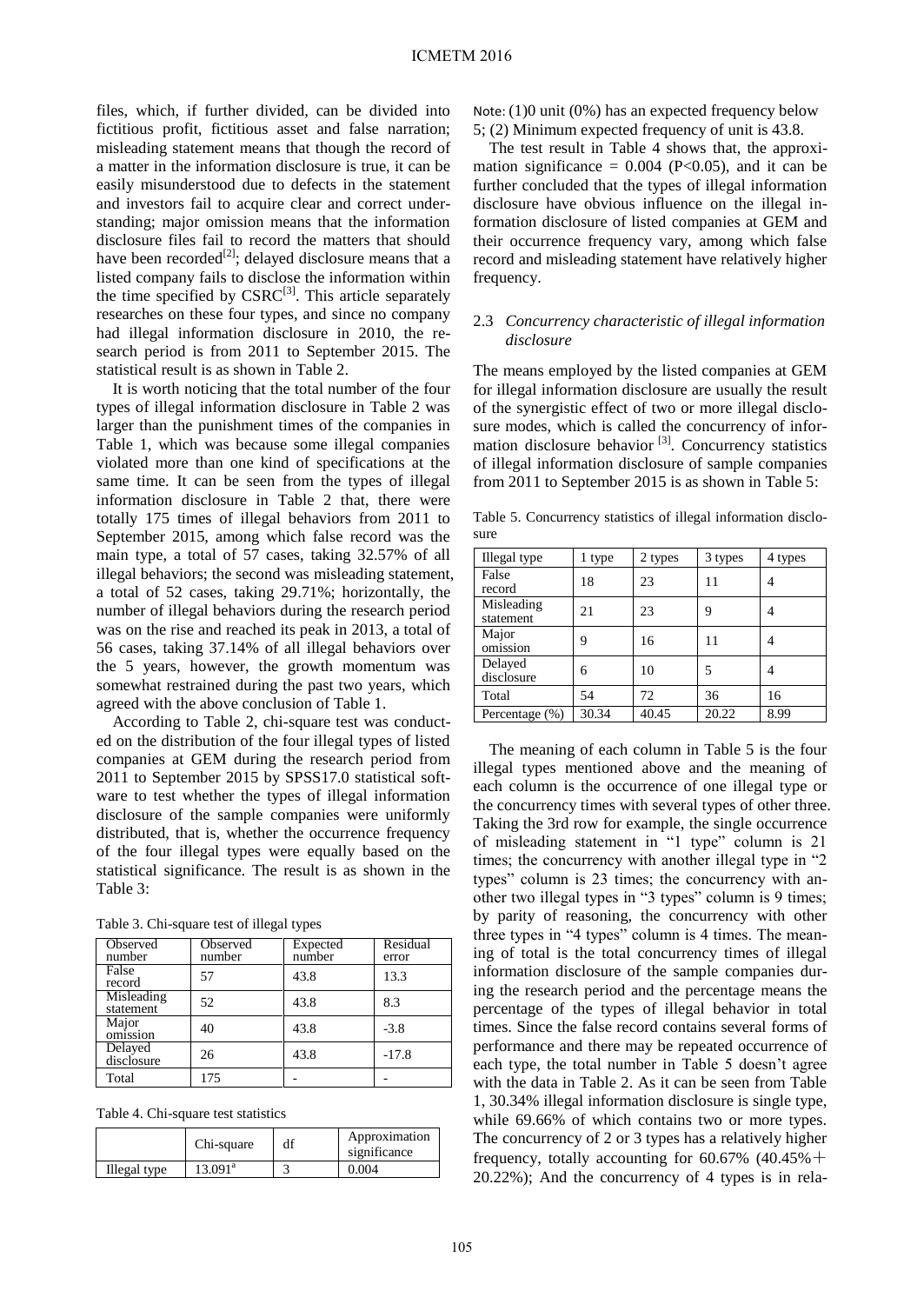tively lower frequency, taking only 8.99%. It can be easily concluded that most illegal information disclosure behaviors are the combination of 2 or 3 illegal types.

# 3 PROBLEMS IN INFORMATION DISCLOSURE VIOLATIONS OF LISTED COMPANIES ON GEM

#### 3.1 *The information disclosure of listed companies is not authentic*

Authenticity means that the information disclosed by a listed company or an obligor for related information disclosure shall faithfully represent the objective circumstances based on facts or fact-based judgment and opinions rather than make false records or unauthentic statements. In order to make the company performance look good, listed companies at GEM usually make financial reports by means of fictitious asset or inflated profits  $[4]$ . It can be seen from Table 2 that, false record has the highest frequency, taking about 32.57% of all disclosure violations. Besides, it is shown in Table 5 that false record has relatively high frequency both in single occurrence and concurrency with other illegal types. Taking the listed company at GEM Shenzhen Hirisun Technology Incorporated for example, CSRC investigated in this company on March 21, 2013, stating that its report was suspected of violation of securities related laws and regulations, and that April, Hirisun published Announcement on Correction and Retroactive adjustment of Significant Accounting Errors in the Previous Year, admitting that there were significant accounting errors in 2010 and 2011. Correction of related accounting errors in financial statement is as shown in Table  $6^{[5]}$ :

It can be seen from Table 6 that, the business profit of Hirisun in the very year of being listed, i.e., 2011, was adjusted from RMB63.1 million to RMB40.44 million, the inflated RMB22.66 million took 56.03% of the actual business profit, and the net margin was also adjusted from original RMB62.73 million to RMB39.94 million, the inflated RMB22.79 million took 57.06% of the actual net margin. Meanwhile, in order to conceal its false record, the company inputs large amount of capital from non-customers to charge against and reduce the book receivables, and the re-

ceivables was adjusted from RMB115.48 million to RMB212.86 million. Such illegal behavior of willful adjustment of profit calculation, distribution method, undisguised fictitious asset and fictitious profit by Hirisun at the preliminary stage seriously influenced the authenticity of information, which may easily cause decision-making mistakes of investors and do harm to the capital market.

#### 3.2 *The information disclosure of listed companies is not accurate*

Accuracy refers to that the information disclosed by the listed company and related information disclosure obligor shall be made of clear and appropriate language and concise and easy-to-read text. The content should be easy to understand, and should not contain any words with the nature of publicity, advertising, compliment or exaggeration, or any misleading statements. According to Table 2, the probability of the violations in the form of misleading statements is just second to the false records, which is about 29.71%. Although misleading statements have no such direct effect on the data in the table as the false records, more and more companies choose to gloss over the financial situation in this way. Professor Jiashu Ge pointed out "the management of listed companies is self-interested, clever and cunning economic man. They are always trying to maximize the extent of turning the disadvantage into advantage when they perform the obligation of information disclosure" in the series of books The Listed Company Financial Fraud Case Analysis Series<sup>[\[6\]](#page-5-0)</sup>. In other words, the management of listed companies hopes to maximize the use of information disclosure for their benefit. In this case, it would be difficult to avoid misleading disclosure. Therefore, the listed companies are more and more obvious in taking advantage of the information disclosure "tricks" to improve the way of information disclosure. These "tricks" is broadly divided into two forms. One is to use a large number of professional technical vocabularies to confuse the information users, reducing the use efficiency of information. This behavior occurs mostly in high-tech enterprises. The other one is to disclose the long passages without substantial description, and have no relations to the financial information; listed companies are more inclined to disclose the non-financial infor-

Table 6. Correction of accounting errors in financial statement by Hirisun in 2011(Unit: RMB 10 thousand)

|           |                     | December 31th, 2011 |          |                  |                         |  |  |
|-----------|---------------------|---------------------|----------|------------------|-------------------------|--|--|
| Item      |                     | Before adjustment   | Adjusted | After adjustment | Percentage of adjusted  |  |  |
|           |                     |                     | number   |                  | Number in actual number |  |  |
|           | Accounts receivable | 11548               | 9738     | 21286            | 45.75%                  |  |  |
| Balance   | Deferred income tax | 155                 | 201      | 356              | 56.46%                  |  |  |
| sheet     | Other pavables      | 145                 | 13307    | 13452            | 98.92%                  |  |  |
|           | Total liability     | 8302                | 14701    | 23003            | 63.91%                  |  |  |
|           | Business income     | 35537               | $-1592$  | 33945            | $-4.69%$                |  |  |
| Profit    | Business profit     | 6310                | $-2266$  | 4044             | $-56.03%$               |  |  |
| statement | Total profit        | 7017                | $-2347$  | 4670             | $-50.26%$               |  |  |
|           | Net margin          | 6273                | $-2279$  | 3994             | $-57.06\%$              |  |  |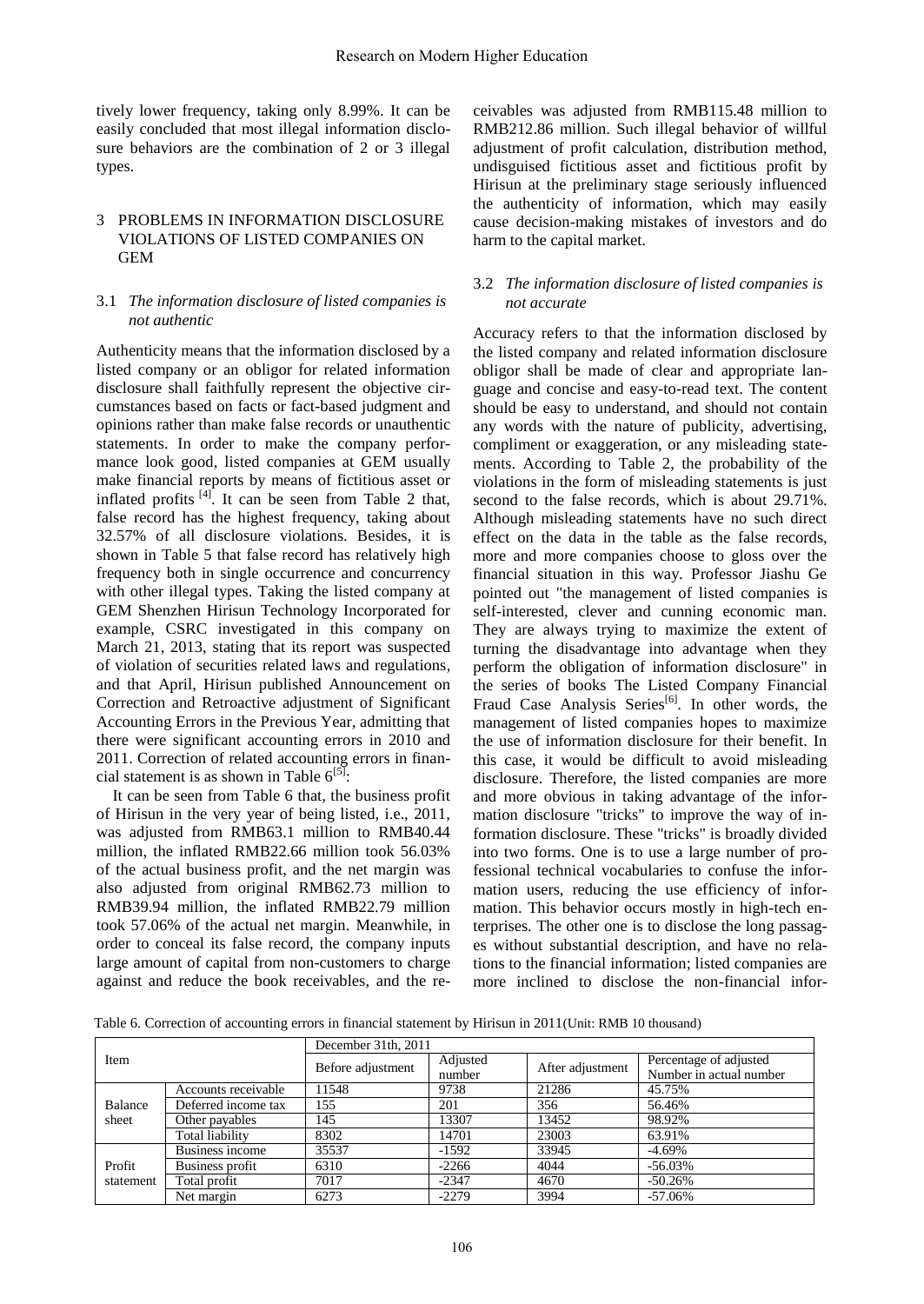mation. For example, the words such as "will", "may", "expect" and "try" often appear in the reports of listed companies to express the company's outlook. It is unable to confirm the rationality of such disclo-sure<sup>[\[7\]](#page-5-1)</sup>. Although the use of the above "tricks" to ensure the disclosure of information is not inconsistent with the facts, which conforms to the requirements of authenticity, there are defective or improper points in the expression, and easy to cause misunderstanding of information users on the disclosed information, thus affecting the objectivity and accuracy of investment decisions.

#### 3.3 *The information disclosure of listed companies is not complete*

Integrity refers to that the information disclosed by the listed companies and related information disclosure obligor shall be complete in the content, well- documented, conform to the specified requirements of the format, and have no major omissions. According to table 2, the probability of the violations in the form of major omissions is about 22.86%. Take Wanfu Biotechnology (Hunan) Agricultural Development Co., Ltd., a listed company on GEM, for example. In the first half of 2012, Wanfu Biotechnology made the decision to suspend the production of polished rice and ordinary rice due to the technical improvements of deep processing production line. As the main business, the decision had a significant impact on the company's profits, but the company neither fulfills its obligations of interim report nor discloses it in the 2012 semiannual report, so it was identified as a major omission. Later, Wanfu Biotechnology made an explanation and acknowledged that the company's equity investment project (i.e. "The recycling economy type rice deep processing production line project") stopped production because of technological transformation in the first half of the year. To meet the integrity requirements, the listed company's information disclosure should be as detailed as possible. However, if the information disclosure is too much, it will increase the burden of the listed company to provide information, but also easy to reduce the use efficiency of the information when the information users have to face a lot of information. Therefore, the key for the occurrence of major omission lies in how to define the standard of "major". It is an open and abstract word. If the listed company thinks the undisclosed information is not significant, then it did not violate relevant laws and regulations. This to a certain extent increases the difficulty and cost of the regulators to perfect the information disclosure system.

#### 3.4 *The information disclosure of listed companies is not timely*

Timeliness refers to that the listed companies and related information disclosure obligor shall disclose the major information within the specified time limit. According to Table 2, the probability of the violations in the form of delayed disclosure is about 14.86%, the lowest proportion. It should be noted that even if the disclosure of information satisfies the truthfulness, accuracy and completeness requirements, lack of timeliness still can make the timeliness value of information greatly reduced. To achieve an accurate understanding of the timeliness, we should focus on the provision of "within the specified time limit". Both premature disclosure and delayed disclosure are beyond the scope of timely disclosure of information. Delayed disclosure may lead to the delay or even failure of the investor's decision and reduce the utilization of information resources, while premature disclosure is prone to increase the possibility that the value of the company is undervalued and boost the opportunity of insider trading and market manipulation due to the information disclosure<sup>[\[8\]](#page-5-2)</sup>. According to the existing researches, a consistent conclusion was drawn, that is, the company with good news tends to disclose in a timely manner, while the company with bad news tends to postpone the disclosure so as to avoid ques-tions and risks<sup>[\[6\]](#page-5-0)</sup>. That is to say, listed companies tend to choose "the best" time point for information disclosure or disclose the information gradually. At present, China's information disclosure management approach only have specific provision on the disclosure time of periodic reports of listed companies. For instance, the time limit for the preparation and disclosure of the annual report is 4 months from the date of the end of each fiscal year. From the concrete manifestation, periodic report disclosure of listed companies on GEM can basically comply with the provision, but the disclosure time of most companies is just a few days in advance of the deadline. The lack of timeliness in the information disclosure of listed companies is more reflected in the major events and other temporary disclosure reports.

## 4 CONCLUSION

The findings of this paper show that the information disclosure violation still majors in the company's violations. As Shenzhen Stock Exchange strengthens the supervision and deepens the standardized construction, during the period from 2011 to September 2015, the number of listed companies on GEM with information disclosure violations presented a growth trend followed by a decrease. The main types of the violations were divided into false records, misleading statements, significant omissions and delayed disclosure, in which false records had the highest proportion, accounting for 32.57% of all violations. At the same time, the violation behaviors showed concurrency. In most cases, 2 to 3 kinds of violation forms occurred in combination. In the final analysis, information is the reflection of the economic activities. The